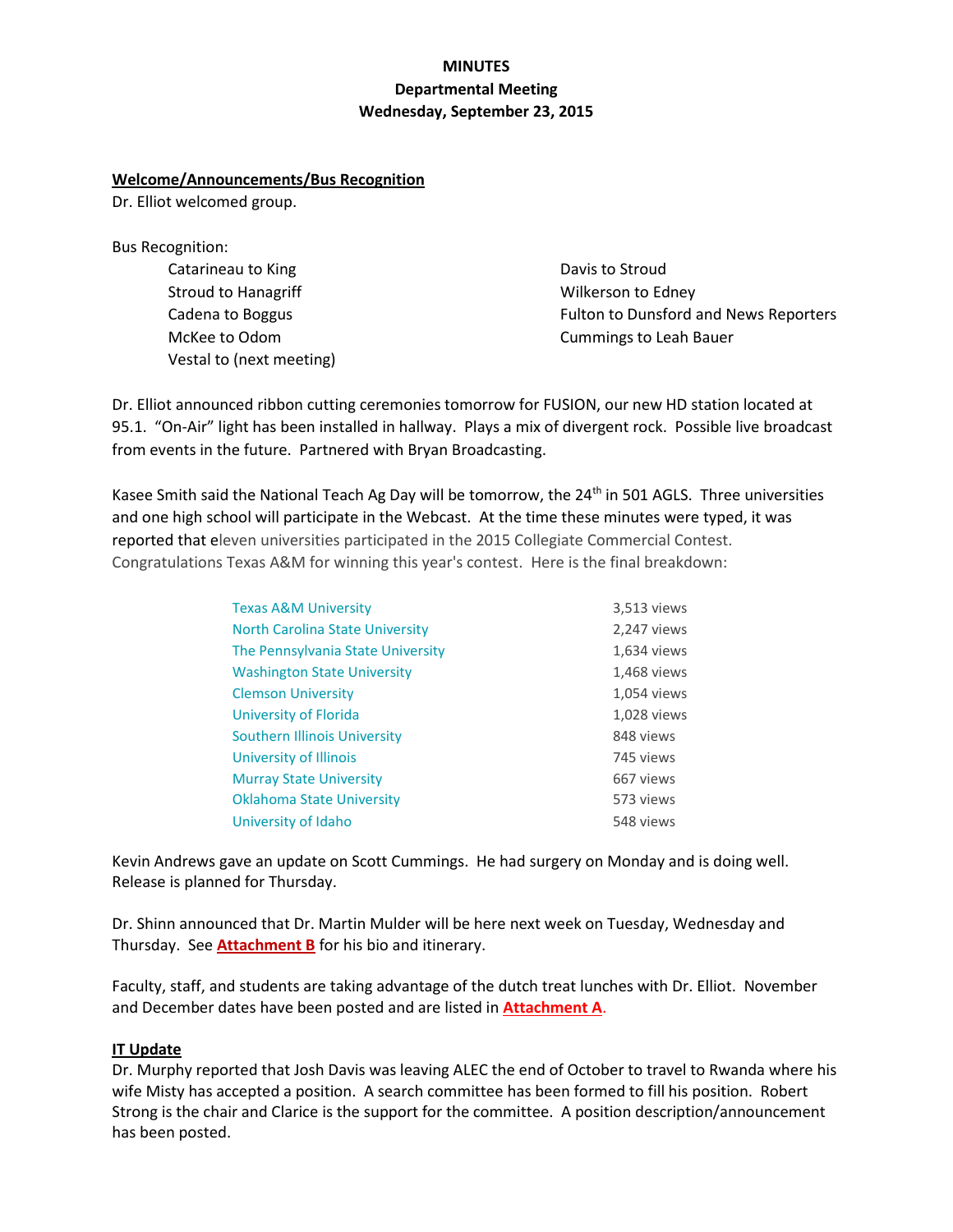### **Alumni Relations/Development**

Jenna reminded everyone that the virtual advisory board meeting is on October  $7<sup>th</sup>$ . Dr. Dugas will report on the three rooms that ALEC already has funds for. They will be in this complex – location still to be determined. Will probably be a year before any movement is made. STEM Lab improvements continue at Riverside campus.

Generic brochures are in and can be picked up in her office. Grey folders are also still available.

Update on Starr Scholarship. Deadline was September 30 and money is still coming in. His ticket has been purchased and we hope that he is still unaware of the reason behind his trip.

### **Associate Head Reports**

Undergraduate – **Attachment C**. Dr. Rutherford reminded faculty that all 289, 489, 380, course changes, study abroad, and new courses MUST go through department curriculum committee before being sent to college for approvals. Deadline to make sure it gets into catalog it must be submitted to the undergraduate curriculum committee by September  $28<sup>th</sup>$  for the October  $12<sup>th</sup>$  meeting with a final deadline of October 26<sup>th</sup>.

A reminder that the undergraduate curriculum is chaired by Summer Odom. Members are Odom, Leggette, Hancock, Murphrey, and Stavinoha.

Kristina Beevers will start handling course scheduling. Elke will continue room scheduling.

Extension minor – Droomgoole, Rayfield and Cadena are working on it. The minor can be awarded Fall 2016. Students, however, can earn credits toward the minor now.

Please make sure that Charlene (and Jamie as backup) is notified if your class is not meeting.

Departments will now handle the study abroad scholarship application process. Deadline for Winter and Spring are October  $1^{st}$ . Deadline for Summer and Fall is February  $1^{st}$ .

Extension. Dr. Shackelford reported that the unit has been working on new agent training, specialist academy, and program excellence academy.

Graduate – **Attachment D**. Dr. Murphy shared that Spring class schedules edits will be submitted by September 25 for a final review prior to going live on October 16<sup>th</sup>.

Valerie McKee, AGSS President, reminded everyone of the Back to School Burger Bash at the Elliot's on September 25<sup>th</sup> at 6:00 p.m. Signup sheet is online. Families welcome.

### **Predatory Journals**

Drs. Wingenbach and Murphy presented. Brought to faculty attention that several hundred listed journals are actually unacceptable. You can use scholarlyoa.com to check on journals you are planning to use. ALEC submitted a list of publications to use during the academic analytics process. Dr. Elliot will share it with faculty to solicit edits.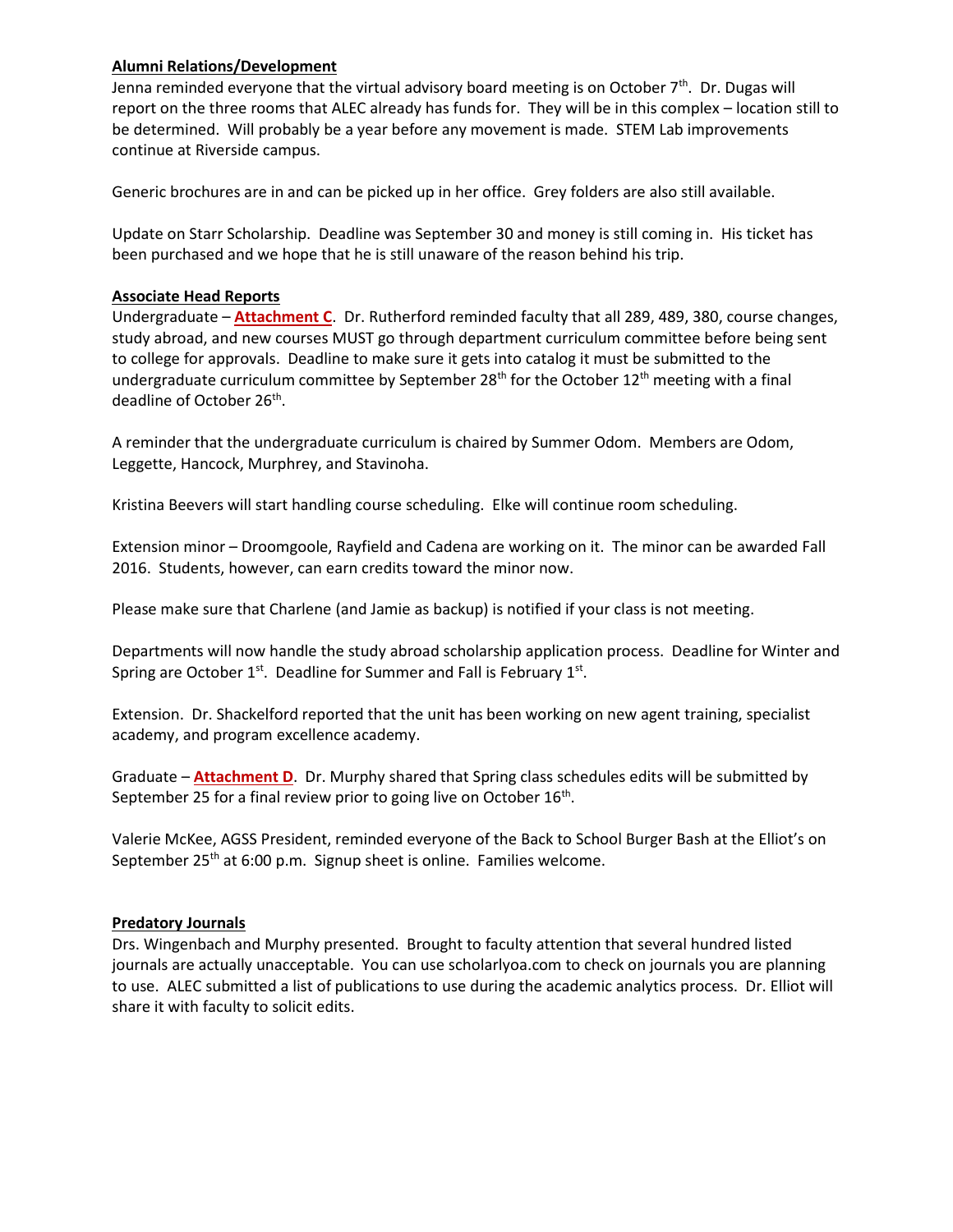### **Other**

Kasee Smith announced that plans for the 380 trip to National FFA Convention are in the making. Ag Workers (Marcus Hall) is hosting a dinner at 7:00 on October 27<sup>th</sup> at Kingfish. Adolfo Cadena will also be attending this conference.

Megan Homeyer reminded everyone of our different social media outlets :

Facebook: [www.facebook.com/alecaggies](http://www.facebook.com/alecaggies) Twitter: @ALECaggies Instagram: @ALECaggies YouTube: [www.youtube.com/ALECaggiesTV](http://www.youtube.com/ALECaggiesTV)

#### **Travel Request Form Deadlines**

Domestic (30 days prior to trip): e.g., travel November 1, 2015 due by October 1, 2015 International (60 days prior to trip): e.g., travel November 1, 2015 due by September 1, 2015

### **Upcoming Events**

October 7, Virtual Board Meetings

- Lunch at Noon
- Combined Boards at 1:00 to 2:00
- $\bullet$  Break 2:00 2:30
- External Advisory Board -- 2:30 to 3:30
- Internal Advisory Board -- 2:30 to 3:30

October 26-30, National FFA Convention, Louisville, KY November 16-20, ACTER/ACTE, New Orleans, LA November 26-27, Thanksgiving Holiday

#### **Upcoming Departmental Meetings**

October 22, 2:00 refreshments, 2:15 meeting, 129 AGLS November 11, 2:00 refreshments, 2:15 meeting, TBD December 10, 7:45 bkfst, 8:15 meeting, 129 AGLS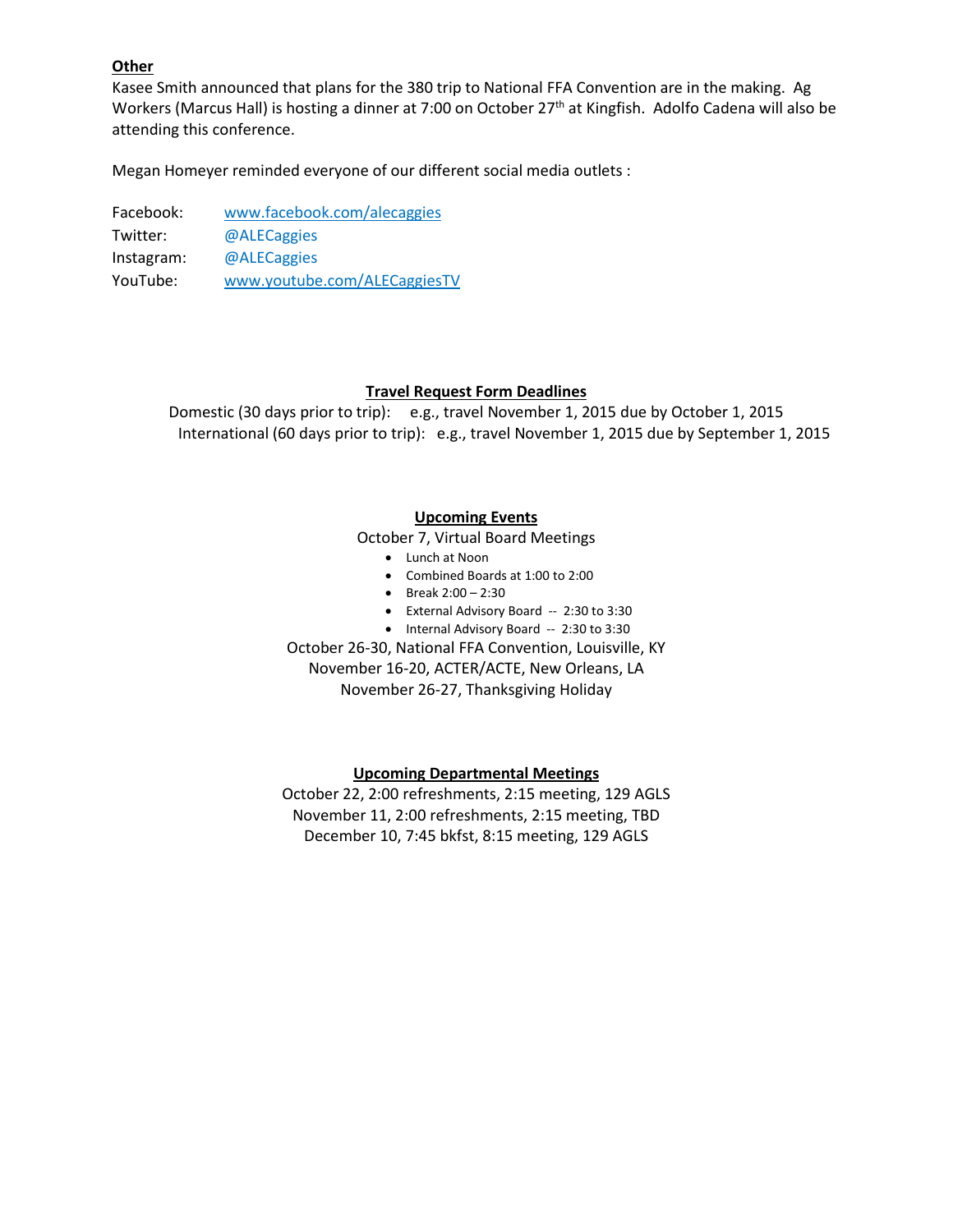### ALEC Departmental Meeting September 23, 2015

- 1. Congratulations, Thank You, and Welcome
	- a. **Dr. Billy McKim** was recognized by the Faculty, Staff & Advisor Veteran Support Recognition Program as an inspiration, mentor, confidante and a positive influence to student veterans.
- 2. Announcements
	- a. Recent ALEC (AGSC) undergraduate **Ian Sprouse** has been chosen by the U.S. Department of State for an internship in the spring with the Bureau of African Affairs at the embassy in The Gambia before he starts his MS at Cornell.
- 3. Publications/Presentations
	- a. **Odom, S. F., & McKee, V.** Outcomes of a service learning project for students enrolled in an undergraduate personal leadership course. Outstanding Research Poster at the *Association of Leadership Educators* Conference, Washington, D.C.

Western Region AAAE, September 14-16, 2015

- b. *Descriptive Survey Analysis of Student Teacher and Cooperating Teacher Relationships: An Examination of Paired Data.* Presentation. **Kasee L. Smith,** Texas A&M University, **Jason McKibben,** Texas A&M University, **John Rayfield,** Texas A&M University.
- c. *The Relationship Status is Complicated: A Qualitative Examination of Thoughts on the Student Teacher Cooperating Teacher Relationship from Both Perspectives.* Presentation. **Kasee L. Smith,** Texas A&M University, **Jason McKibben,** Texas A&M University, **John Rayfield,** Texas A&M University.
- d. *Top Agricultural and Natural Resources Issues in Hawaii.* Presentation. **M'Randa R. Sandlin**, University of Hawai'i at Mānoa.
- e. *A Case Study of the Home Visit: The Power of Personal Connection.* Distinguished Research Poster. **Anna Bates,** Texas Tech & Texas A&M, **Theresa Pesl Murphrey,** Texas A&M University, Jon Ulmer, Texas Tech University, Scott Burris, Texas Tech University.
- f. *Aligning the Educational Foci in a College of Agriculture: Gaining Student Feedback.* Research Poster. **M'Randa R. Sandlin**, University of Hawai'i at Mānoa. Kahaui Perez, University of Hawai'i at Mānoa.
- g. *Visualizing the Analysis: Using Infographics to Augment Critical Thinking Skills.* Innovative Ideas Poster. **Holli Leggette,** Texas A&M University.
- h. *Using a Private Facebook Page as Virtual Collaboration for a Cohort of Student Teachers.* Distinguished Innovative Ideas Poster. **Kacie F. Gallegos,** Texas A&M University, **Courtney P. Overstreet,** Texas A&M University, **Kasee L. Smith,** Texas A&M University, **John Rayfield,** Texas A&M University.
- i. *Using Kolb's Learning Style Inventory as a Tool for Agricultural Education Student Teachers.* Innovative Ideas Poster. **Lesleigh R. Bagley,** Texas A&M University, **Kasee L. Smith,** Texas A&M University, **John Rayfield,** Texas A&M University.
- 4. Grant Management 101(should provide 3 out of 4 of these to the Department meaning faculty become managers or facilitators of the grants).
	- a. Salary Savings (100% to Department [50% Department] and PIs [50%] restricted discretionary)
	- b. Indirect (40% to be split 60/40 between Department and PIs discretionary)
	- c. Personnel (project director, support staff, GTAs, etc.)
	- d. Operations (e.g., travel, supplies, copying, printing, etc.)
	- e. Funded:
- 5. Dutch treat lunch with Dr. E. Contact Debbie King to schedule and leave a contact number (for rescheduling): October 1, 2, 6, 16, 19, 20, 22, 23; November 4, 5, 6, 9, 10, 11, 12, 23, 24, 25; December 1, 2, 3, 4, 8, 9, 10, 11, 14, 15, 21, 22, 23.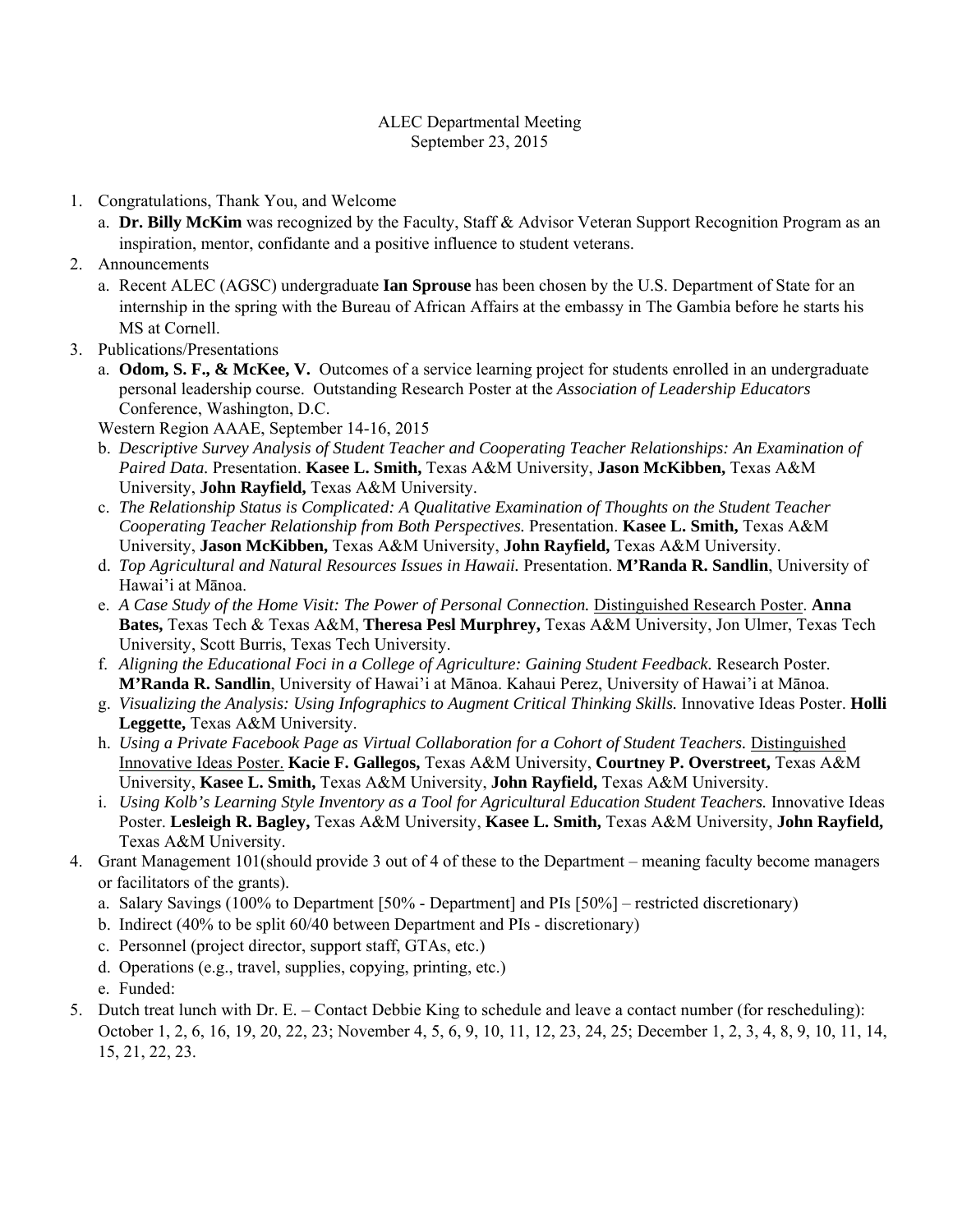

# **Featured Speaker and Invited Guest**

# **Martin Mulder PhD Professor and Head of the Chair Group of Education and Competence Studies, Wageningen University, the Netherlands**

Martin Mulder is currently Professor and Head of the Chair Group of Education and Competence Studies at Wageningen University.

Martin Mulder is Editor-in-Chief of The Journal of Agricultural Education & Extension, a Taylor & Francis Group.

Dr. Mulder has experience in the Dutch public schools, as a curriculum developer, and teacher trainer. He taught research methodology and statistics and was appointed a VET expert at the Netherlands Organization for Teacher Training in Vocational and Technical Education.

Professor Mulder joined the Department of Curriculum Technology in the Faculty of Educational Science and Technology at the University of Twente and has held the post of Assistant‐Associate Professor in the Department of Educational Organization and Management at the University of Twente.

He was seconded as a European National Expert at Cedefop, Area A (Research), Thessaloniki, Greece from 2004–05.

Professor Mulder holds honors and awardsfrom St Petersburg University, the Rural Development Agency, Republic of Korea, and the Training Award from the Dutch Association of Training Professionals. He is an Honorary Fellow of the Vocational Education and Training Network of the European Educational Research Association and a member of the Academic Board of NCOI

# **Join Professor Mulder in a special series of seminars**

# **September 29**

Brown Bag, 11:40 am – AGLS 129

"2030 Visioning and Adjusting to Anticipated Needs"

# **September 30**

Brown Bag, 11:40 am – AGLS 200

Promotions and Tenure: the challenges for social science faculty in a "science" based environment

Drs. Reed, Rosson, Ellis, and Wingenbach will serve as a reaction panel

# **October 1**

Seminar, 2:20 pm – 3:45 pm ‐‐ AGLS 129

"Author's workshop: (Publishing, impact factors, the Hirsch‐index, the Relative Impact for all social sciences)"

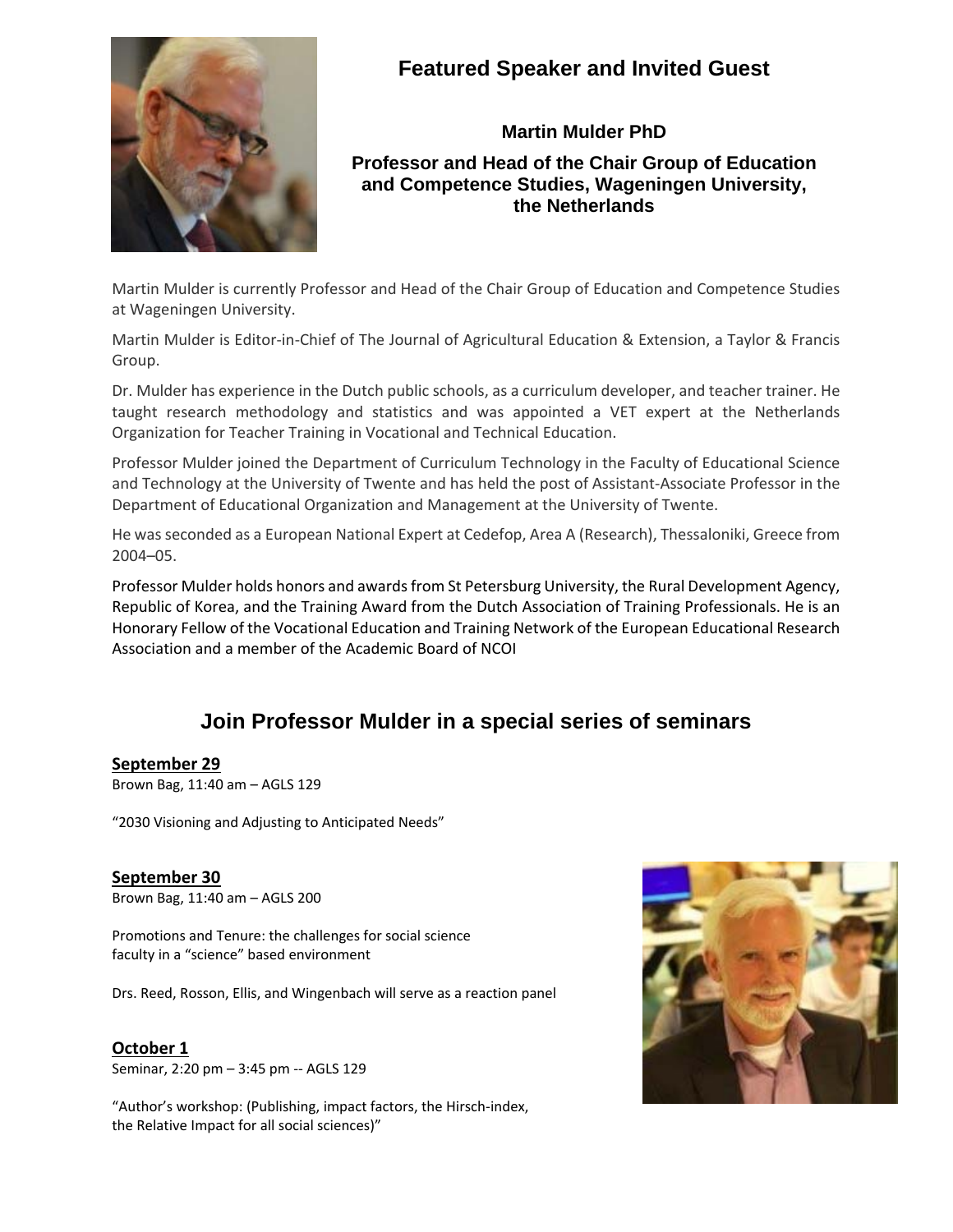# **Agenda** Undergraduate Faculty Meeting Wednesday, September 23, 2015, 8:15 a.m. AGLS 129

- 1. Undergraduate Curriculum
	- a. Curriculum committee: Summer Odom, chair, ALED; Holli Leggette, AGCJ; JP Hancock, AGSC; Theresa Murphrey, TEI; Reid Stavinoha, USAL;
	- b. Kristina Beevers course scheduling, Elke Aguilar room scheduling
	- c. All 289, 489, 380, course changes, study abroad, and new courses MUST go through department curriculum committee before being sent to college for approvals.
		- i. For 2016-2017 catalog, all paperwork must be submitted by 10/26.
		- ii. All dates listed below
	- d. Extension Minor Droomgoole & Rayfield, Cadena will serve as advisor
		- i. Developing promotion materials
		- ii. Enrollment begins Fall 2016.
- 2. Classroom policies
	- a. If you must cancel class, notification must be provided to Charlene. Peer Advisors will post a notice on your door.
	- b. Attendance verification ‐ please complete, this directly impacts student's financial aid.
- 3. HIE funding
	- a. Study Abroad scholarship application process for funds designated for high impact global learning programs has been turned over to the departments. Deadline for Winter Break and Spring programs will be **October 1**. Deadline for Summer and Fall programs will be **February 1**. Application will be available via Qualtrics.
	- b. Faculty requests will be available through Qualtrics.
- 4. Student representation COALS Council
	- i. VP Public Relations Callie Henley AGCJ/ANSC
	- ii. VP Programs Whitney Green ALED/AGCJ

#### **Links to Remember**

Travel away from campus for all students, https://studentactivities.tamu.edu/app/form\_travel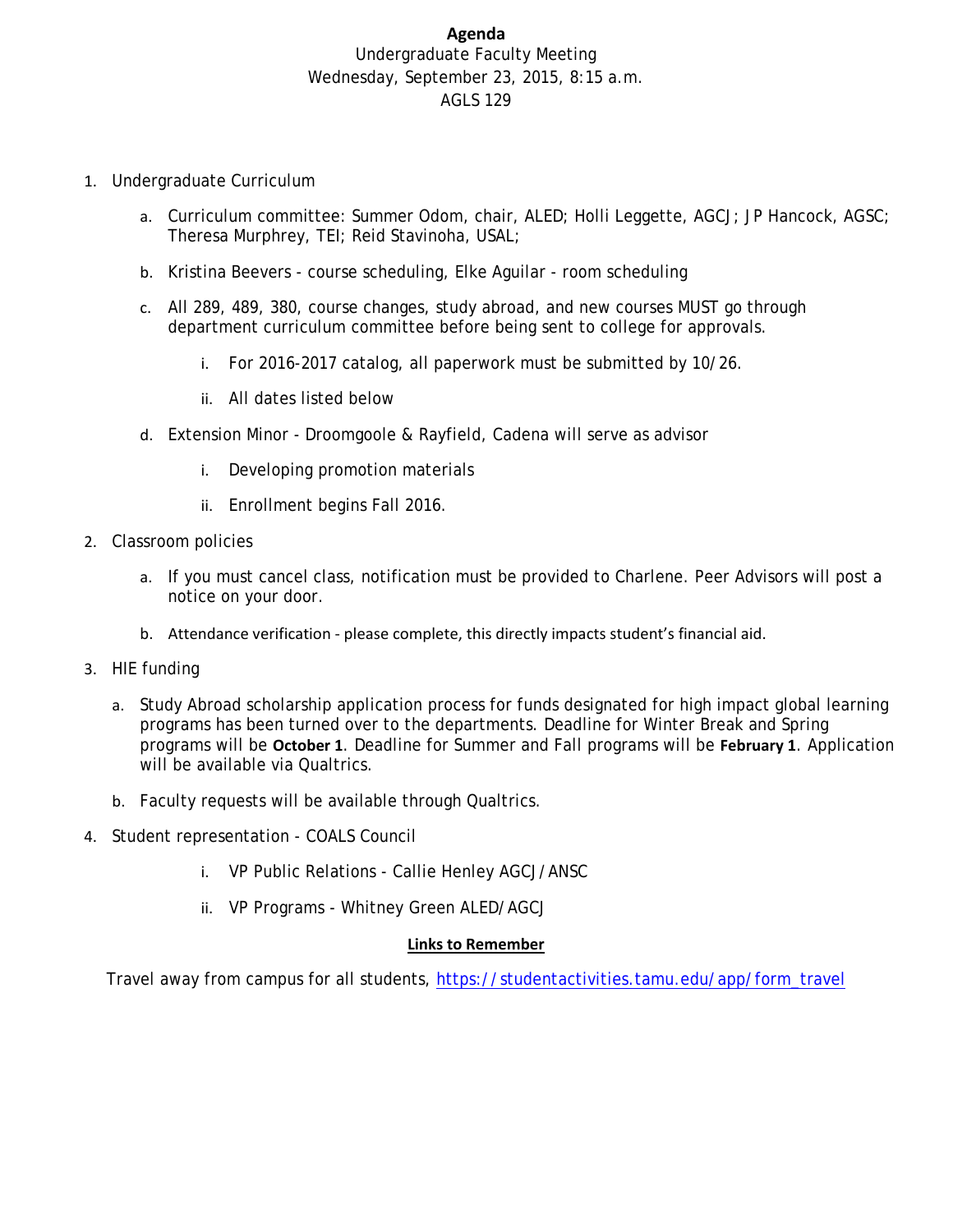### **Upcoming Dates to Remember**

Change of Major for AGCJ, ALED, USAL – LED due Oct. 10

Mid-semester grades due Oct. 19

Pre-Registration begins Nov. 12

Q-drop and Withdraw Deadline Nov. 20

AGCJ Workgroup Meeting September 24, 2:00 p.m., AGLS 266

AGSC Workgroup Meeting October 1, 11:30 a.m., AGLS 200

ALED Workgroup Meeting October 19, 2:00 p.m., AGLS 255

### **Travel Request Form Deadlines**

Domestic (30 days prior to trip): e.g., travel November 1, 2015 due by October 1, 2015

International (60 days prior to trip): e.g., travel December 1, 2015 due by October 1, 2015

| <b>ALEC Undergraduate Curriculum Committee Deadlines</b> |                  |                                   |                        |                        |                       |                               |                              |  |
|----------------------------------------------------------|------------------|-----------------------------------|------------------------|------------------------|-----------------------|-------------------------------|------------------------------|--|
| Dept.<br>Comm<br>Deadline                                | Dept.<br>meeting | College<br><b>UPC</b><br>Deadline | College UPC<br>meeting | <b>UCC</b><br>Deadline | <b>UCC</b><br>Meeting | Faculty<br>Senate<br>Deadline | Faculty<br>Senate<br>Meeting |  |
| 9/28/15                                                  | 10/12/15         | 10/29/15                          | 11/5/15                | 11/20/15               | 12/4/15               | 12/18/15                      | 1/25/16                      |  |
| 10/26/15                                                 | 11/9/15          | 11/25/15                          | 12/3/15                |                        |                       | 1/26/16                       | 2/15/16                      |  |
| 11/30/15                                                 | 12/14/15         |                                   |                        | 1/22/16                | 2/5/16                | 2/15/16                       | 3/14/16                      |  |
| 1/4/16                                                   | 1/11/16          | 1/28/16                           | 2/4/16                 | 2/19/16                | 3/4/16                | 3/14/16                       | 4/11/16                      |  |
| 1/25/16                                                  | 2/8/16           | 2/25/16                           | 3/3/16                 | 3/18/16                | 4/1/16                | 4/11/16                       | 5/9/16                       |  |
| 2/29/16                                                  | 3/14/16          | 3/24/16                           | 3/31/16                | 4/22/16                | 5/6/16                | 5/9/16                        | 6/13/16                      |  |
| 3/28/16                                                  | 4/11/16          | 4/28/16                           | 5/5/16                 | 5/20/16                | 6/3/16                | 6/13/16                       | 7/11/16                      |  |
| 4/25/16                                                  | 5/9/16           | 5/26/16                           | 6/2/16                 | 6/17/16                | 7/1/16                | 7/11/16                       | 8/8/16                       |  |
| 5/31/16                                                  | 6/13/16          | 6/23/16                           | 6/30/16                | 7/22/16                | 8/5/16                | 8/8/16                        | 9/12/16                      |  |

The college's Undergraduate Program Council meets the first Thursday b of each month. Agenda items are due the Thursday the week before the meeting. Dawn Kerstetter posts the agenda items prior to the meeting at http://agrilife.org/collegecouncils/gpc/upc/ .

The deadline for the 2016‐17 Catalog will require items to have Faculty Senate approval by the December 2015 meeting. A representative from the program/course should plan to be present for the College, University and Faculty Senate meetings to answer any questions about the course or other curriculum change going before those groups.